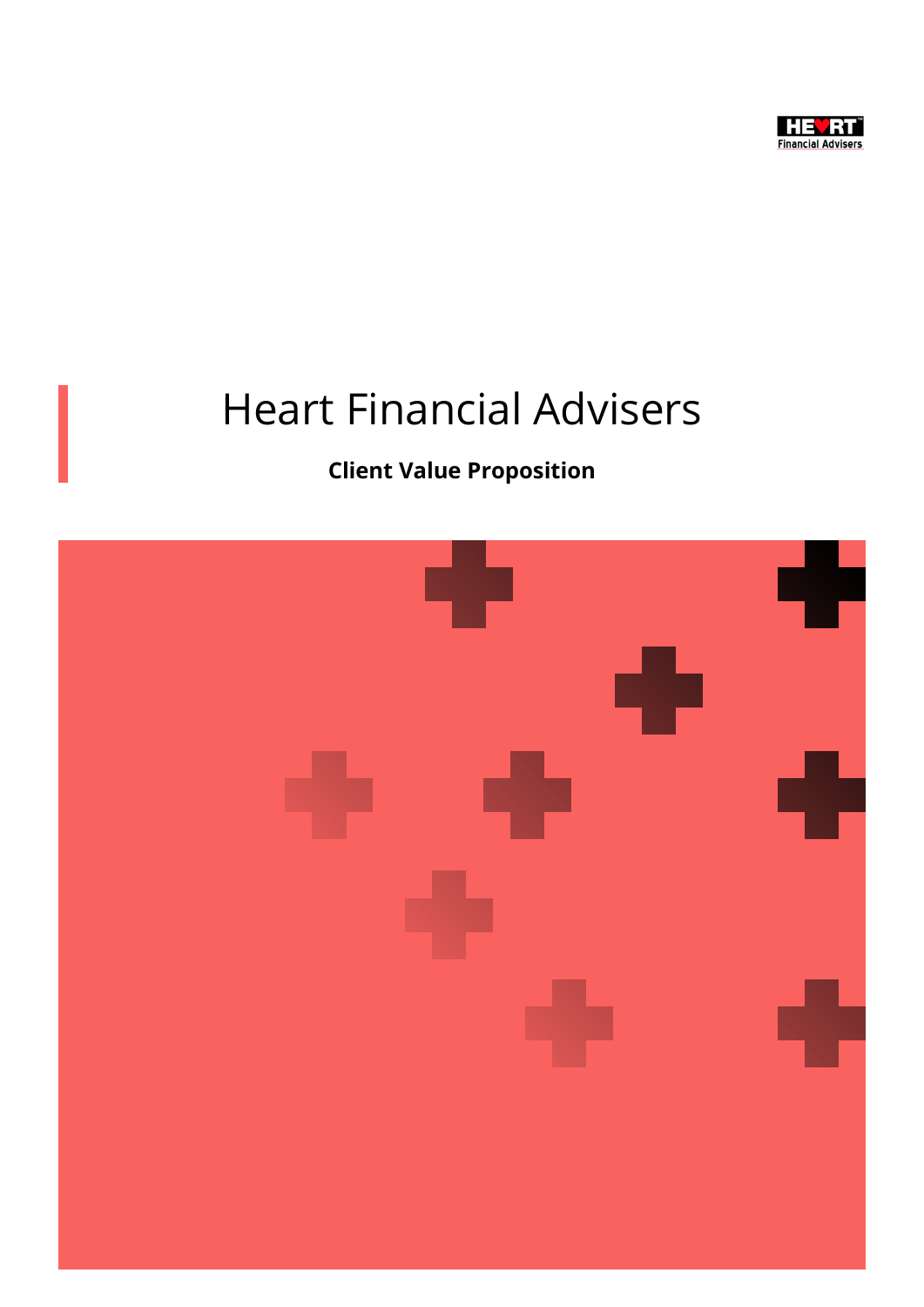

We partner with clients who wish to build wealth, meet their financial goals, and achieve their desired lifestyle.

We work with you to determine your goals, aspirations and values so we can help you build your wealth and live the life you want.

We empower and educate you along the way so you understand your plan and how you will achieve it.

We help demystify investment markets and improve your financial literacy, giving you the tools to make better financial decisions.

We are dedicated to you. By doing the work to implement your financial plan, we give you time back so you can focus on what you enjoy.

You can sleep better at night knowing that we are monitoring your investment portfolio and ensuring that you are on track to meet your goals.

We seek a trusted relationship where we put your interests first, giving you peace of mind.

We provide empathy, guidance, perspective and support to keep you on track and help take your emotions out of your financial decisions.

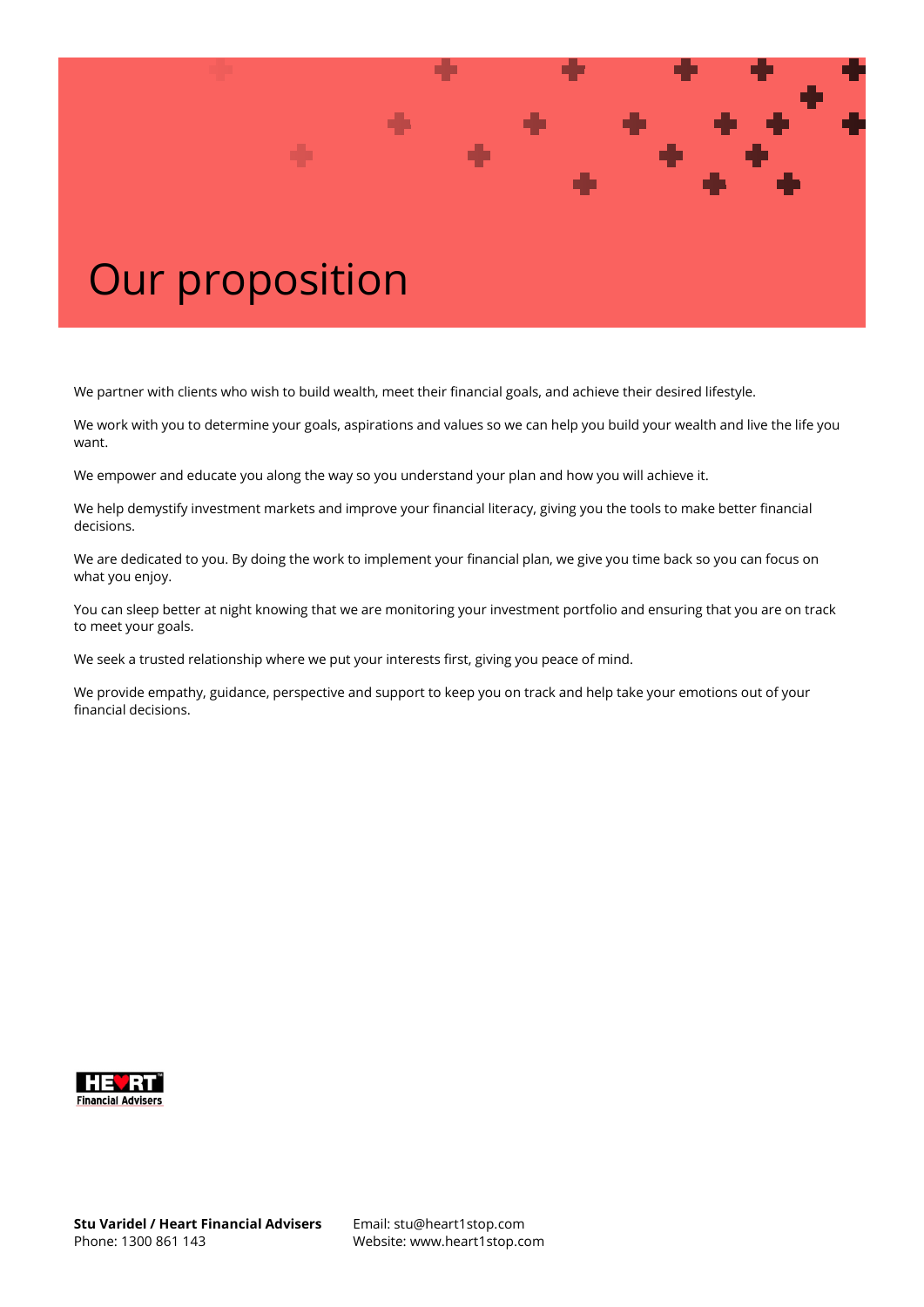### Emotional value

We work with you to determine your goals, aspirations and values so we can help you build your wealth and live the life you want.

We create a financial plan to achieve what's important to you, helping you feel in control and happy about the investment decisions you make.

We empower and educate you along the way so you understand your plan and how you will achieve it.

We help demystify investment markets and improve your financial literacy, giving you the tools to make better financial decisions.

We help you achieve greater financial independence by implementing strategies to build your wealth over time.

We maximise your after-tax returns, giving you more in your pocket to do the things you love.

Our advice helps you understand the financial impact of our recommendations and empowers you to make good investment decisions.

Vanguard's research shows that the value an adviser can deliver to a client is up to an additional 3% in net returns, giving you more money to enjoy life.

We help you articulate what you want to achieve and translate that into SMART goals so you have a clear plan to achieve and measure them.

We're excited for our clients when they meet key life milestones and achieve the lifestyle or retirement they desire.

We help protect you from the unexpected in life so it doesn't adversely impact your financial future, making you feel more secure.

We guide you through the market's ups and downs and help you stay focused on your goals so you avoid unnecessary risks that might adversely impact your long-term investment outcomes.

We help you plan for your legacy and ensure that your affairs are in order. We provide peace of mind should anything change and assurance that your family will be taken care of financially.

We take the time to understand your wishes and what you want for those close to you so we can ensure everything is how you would want it to be.



### Stay the course Trusted Relationship

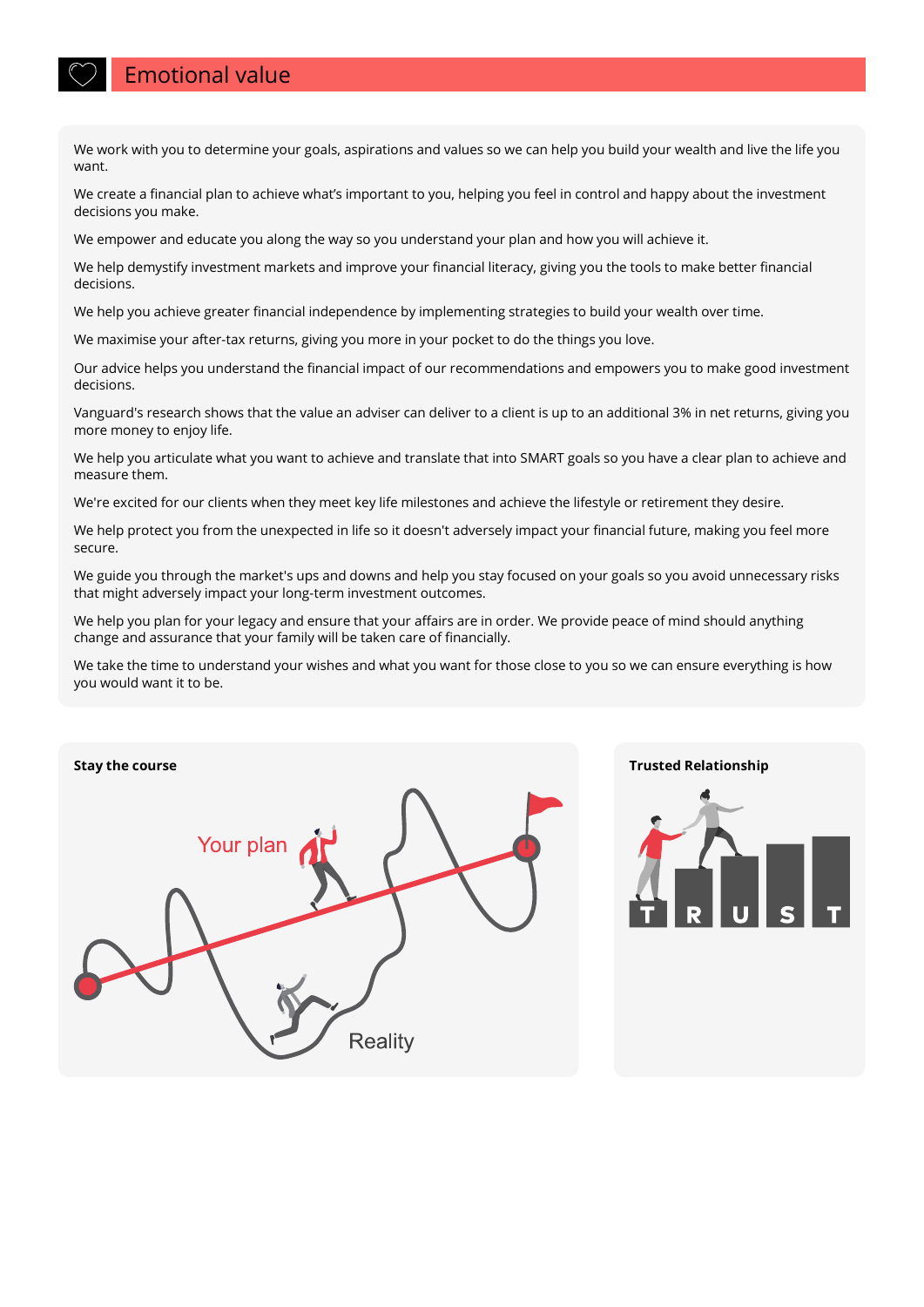### Financial value

We help you achieve greater financial independence by implementing strategies to build your wealth over time.

Our advice helps you understand the financial impact of our recommendations and empowers you to make good investment decisions.

We maximise your after-tax returns, giving you more in your pocket to do the things you love.

We're excited for our clients when they meet key life milestones and achieve the lifestyle or retirement they desire.

Vanguard's research shows that the value an adviser can deliver to a client is up to an additional 3% in net returns, giving you more money to enjoy life.

We help you achieve greater financial independence by implementing strategies to build your wealth over time.

Our advice helps you understand the financial impact of our recommendations and empowers you to make good investment decisions.

We maximise your after-tax returns, giving you more in your pocket to do the things you love.

We help you articulate what you want to achieve and translate that into SMART goals so you have a clear plan to achieve and measure them.

We're excited for our clients when they meet key life milestones and achieve the lifestyle or retirement they desire.

We guide you through the market's ups and downs and help you stay focused on your goals so you avoid unnecessary risks that might adversely impact your long-term investment outcomes.

We help protect you from the unexpected in life so it doesn't adversely impact your financial future, making you feel more secure.

#### Helping clients to achieve their goals and the control of the control of the Defining goals Defining goals



### S M Ġ  $\overline{O}$ What do you It is in your<br>power to<br>accomplish it? Can you<br>realistical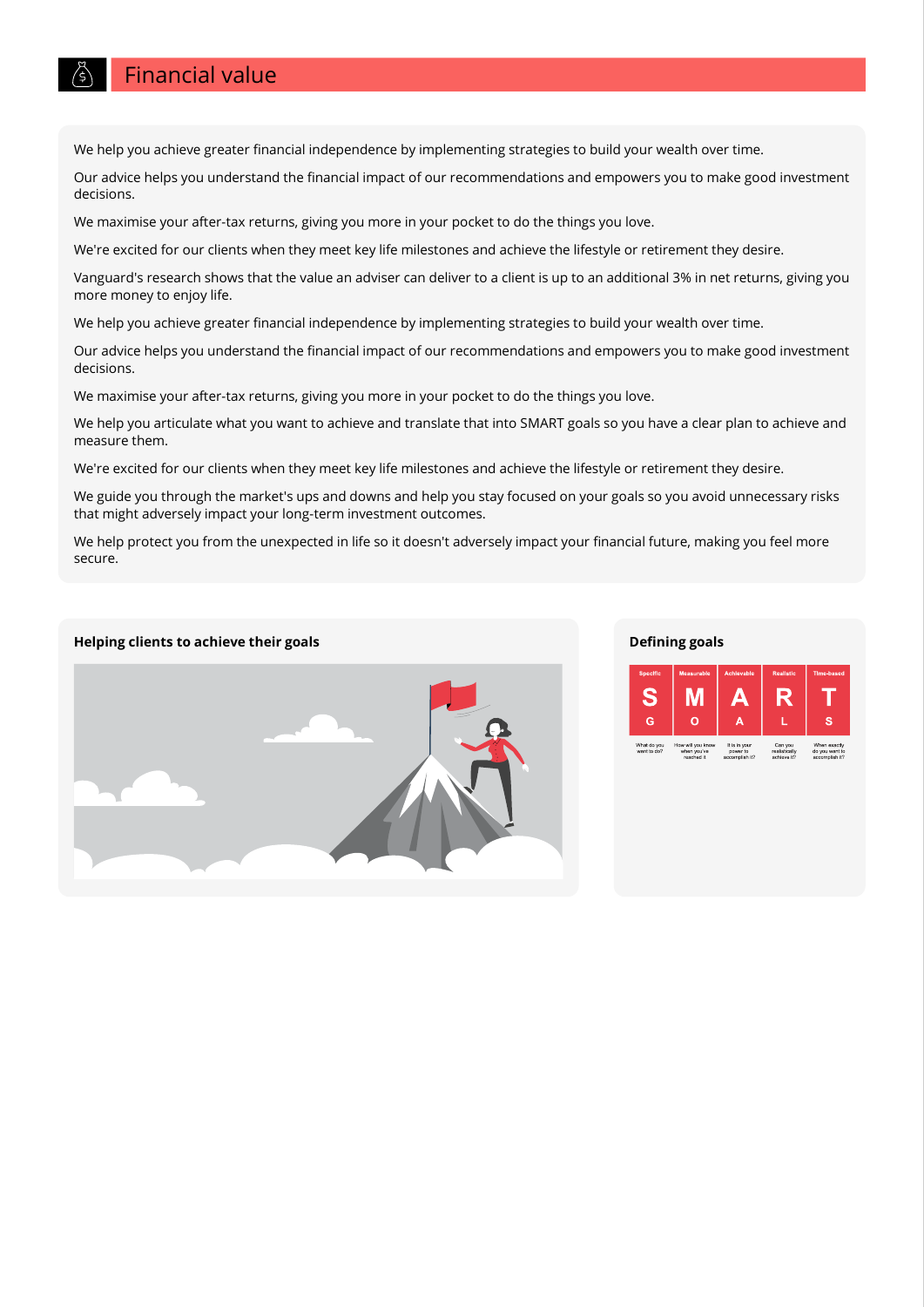### Portfolio value

We diversify your portfolio across different types of assets to ensure you get the best investment outcome and feel financially secure.

We help you take advantage of strategic opportunities while maintaining high levels of diversification within your portfolio. This helps you to achieve the best financial outcome.

We diversify your portfolio across different types of assets to ensure you get the best investment outcome and feel financially secure.

We help you take advantage of strategic opportunities while maintaining high levels of diversification within your portfolio. This helps you to achieve the best financial outcome.

We aim to maximise tax effective outcomes, helping you achieve your financial goals sooner.

We aim to reduce your overall investment costs, so you receive better returns over the long run.

We proactively rebalance your investments so you stay invested according to your plan and appetite for risk.

We work with you to understand your investment needs and recommend tailored investment strategies to achieve your goals, helping you feel in control.

Every investment decision involves potential risk and reward. We help you understand the trade-offs in your portfolio and find the right mix of assets to match your personal risk tolerance and objectives.

We help you ride out market movements and stay invested to achieve your long-term goals. Even when it gets tough.

We educate and coach you on market behaviour so you're prepared when markets become volatile. We help you keep your portfolio invested for long-term success.

Investment and superannuation rules and entitlements are complex. We implement solutions and make the complex simple so you can invest and plan with confidence.

We use digital tools to help you visualise the impact of our recommendations in achieving your goals so you understand the power of our advice.